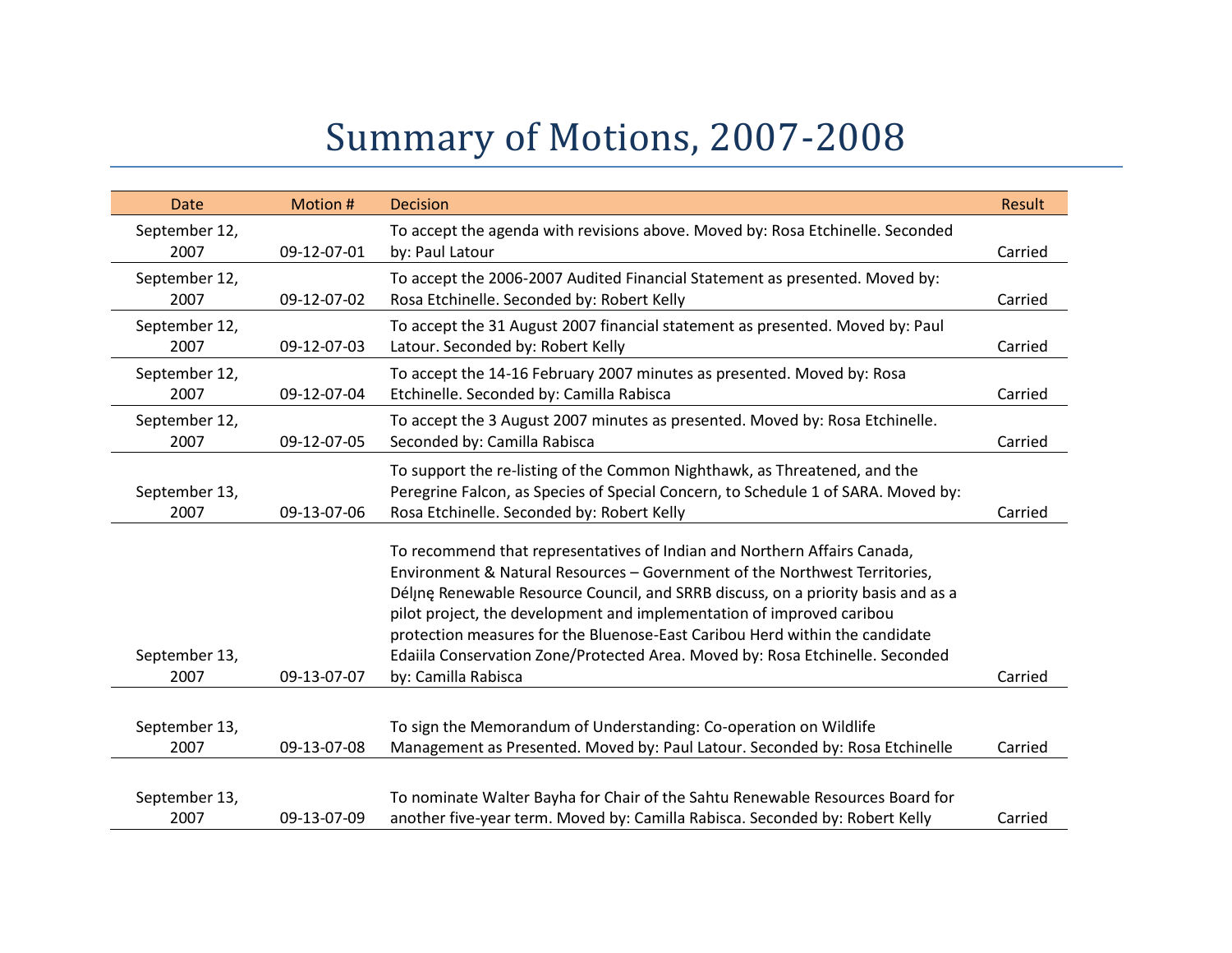| September 13,    |             |                                                                                                                                                                                                                                                                |         |
|------------------|-------------|----------------------------------------------------------------------------------------------------------------------------------------------------------------------------------------------------------------------------------------------------------------|---------|
| 2007             | 09-13-07-10 | To adjourn meeting at 7:39 p.m. Moved by: Robert Kelly                                                                                                                                                                                                         | Carried |
| February 5, 2008 | 02-05-08-01 | To accept the agenda as presented. Moved by: Keith Hickling. Seconded by: Rosa<br>Etchinelle                                                                                                                                                                   | Carried |
| February 5, 2008 | 02-05-08-02 | To accept the 12-13 September 2007 minutes with revisions. Moved by: Rosa<br>Etchinelle. Seconded by: Paul Latour                                                                                                                                              | Carried |
| February 5, 2008 | 02-05-08-03 | To accept the 31 January 2008 financial statement as presented. Moved by: Paul<br>Latour. Seconded by: Rosa Etchinelle                                                                                                                                         | Carried |
| February 5, 2008 | 02-05-08-04 | To accept the 2008/2009 CORE Budget & Work Plan as presented. Moved by: Paul<br>Latour. Seconded by: Keith Hickling                                                                                                                                            | Carried |
| February 6, 2008 | 02-06-08-05 | To go in camera. Moved by: Keith Hickling. Seconded by: Rosa Etchinelle                                                                                                                                                                                        | Carried |
| February 6, 2008 | 02-06-08-06 | To come out of camera. Moved by: Rosa Etchinelle. Seconded by: Paul Latour                                                                                                                                                                                     | Carried |
| February 6, 2008 | 02-06-08-07 | To approve the public hearing draft report as presented and amended 6 February<br>2008, subject to final review by legal counsel. Moved by: Paul Latour. Seconded by:<br>Rosa Etchinelle                                                                       | Carried |
| February 6, 2008 | 02-07-08-08 | To support the community of Deline in its endeavour to secure Protected Area<br>Status for Edaiila (Caribou Point). Moved by: Rosa Etchinelle. Seconded by: Keith<br>Hickling                                                                                  | Carried |
| February 7, 2008 | 02-07-08-09 | To support the community of Tulita in its endeavour to secure Protected Area<br>Status for the Mountain, Keele, Raven's Throat and Redstone Rivers, collectively<br>called the Tulita Mountain Area. Moved by: Keith Hickling. Seconded by: Rosa<br>Etchinelle | Carried |
| February 7, 2008 | 02-07-08-10 | To go in camera. Moved by: Keith Hickling. Seconded by: Rosa Etchinelle                                                                                                                                                                                        | Carried |
| February 7, 2008 | 02-07-08-11 | To come out of camera. Moved by: Rosa Etchinelle. Seconded by: Paul Latour                                                                                                                                                                                     | Carried |
| February 7, 2008 | 02-07-08-12 | To accept the traditional knowledge policy as presented. Moved by: Paul Latour.<br>Seconded by: Keith Hickling                                                                                                                                                 | Carried |
| February 7, 2008 | 02-07-08-13 | To expand the scholarship criteria to NWT-students entering into a renewable<br>resource related field with preference to Sahtu applicants. Moved by: Rosa<br>Etchinelle. Seconded by: Paul Latour                                                             | Carried |